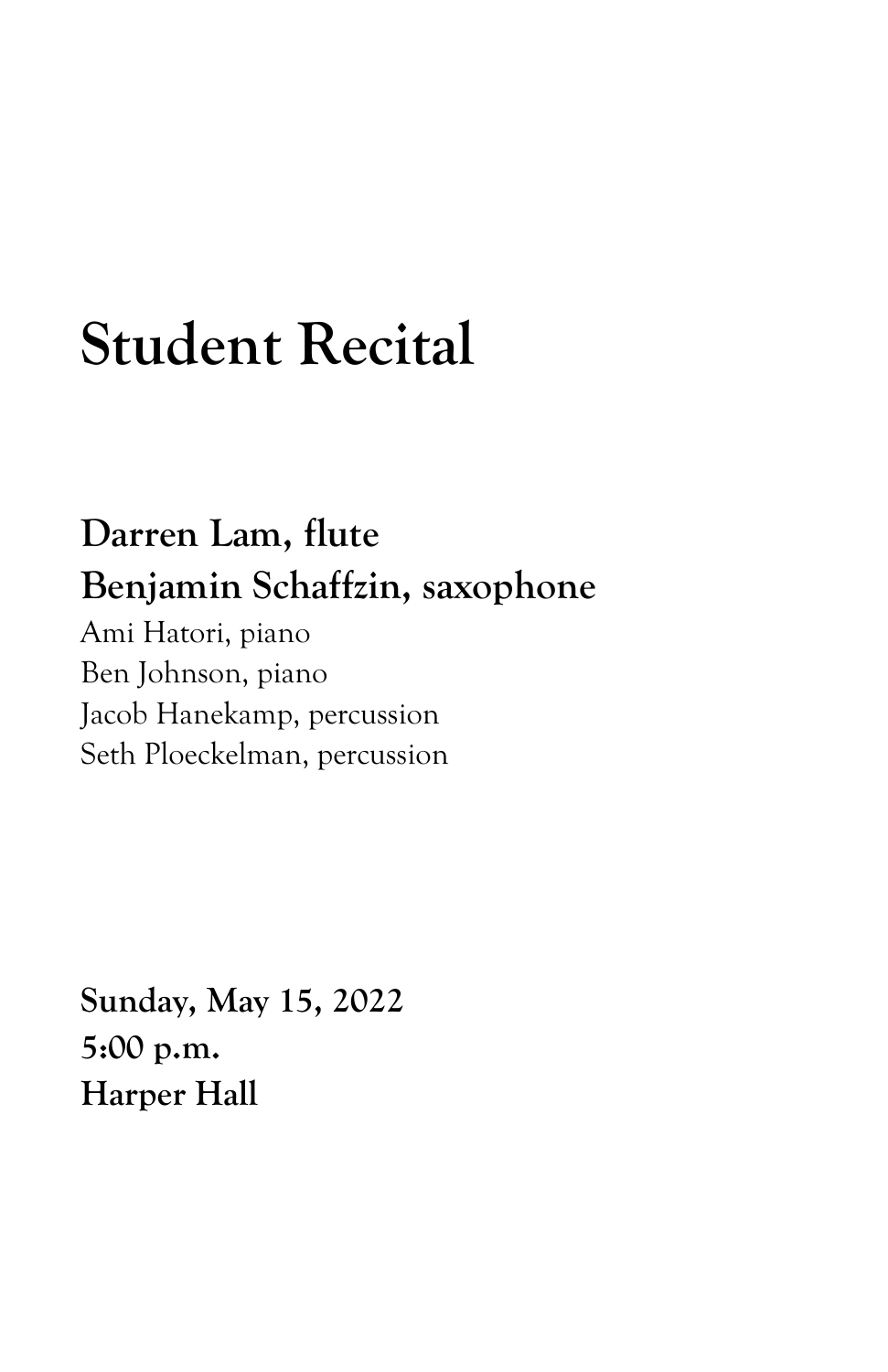*Air* エア Toru Takemitsu 武満 徹 (1930-1996)

## Darren Lam, flute

*Three Bagatelles from China West* Chen Yi 陳怡 Shan Ge (b. 1953) Nai Guo Hou Dou Duo

Darren Lam, flute Ami Hatori, piano

*Etude No. 5* Isang Yun 윤이상 (1917-1995)

Darren Lam, flute

*Sattoh* Katsutoshi Nagasawa 長沢 勝俊 II. Prestissimo (1923-2008)

> Darren Lam, piccolo Jacob Hanekamp, percussion Seth Pleockelman, percussion

| Fuzzy Bird Sonata for Saxophone and Piano (1991) | Takashi Yoshimatsu |
|--------------------------------------------------|--------------------|
| Run, bird                                        | (b. 1953)          |
| Sing, bird                                       |                    |
| Fly, bird                                        |                    |
| Benjamin Schaffzin, saxophone                    |                    |

Ben Johnson, piano

*To Artist Murray DePillars* Anthony Braxton (b. 1945) trans. Benjamin Schaffzin (b. 2000)

Benjamin Schaffzin, saxophone